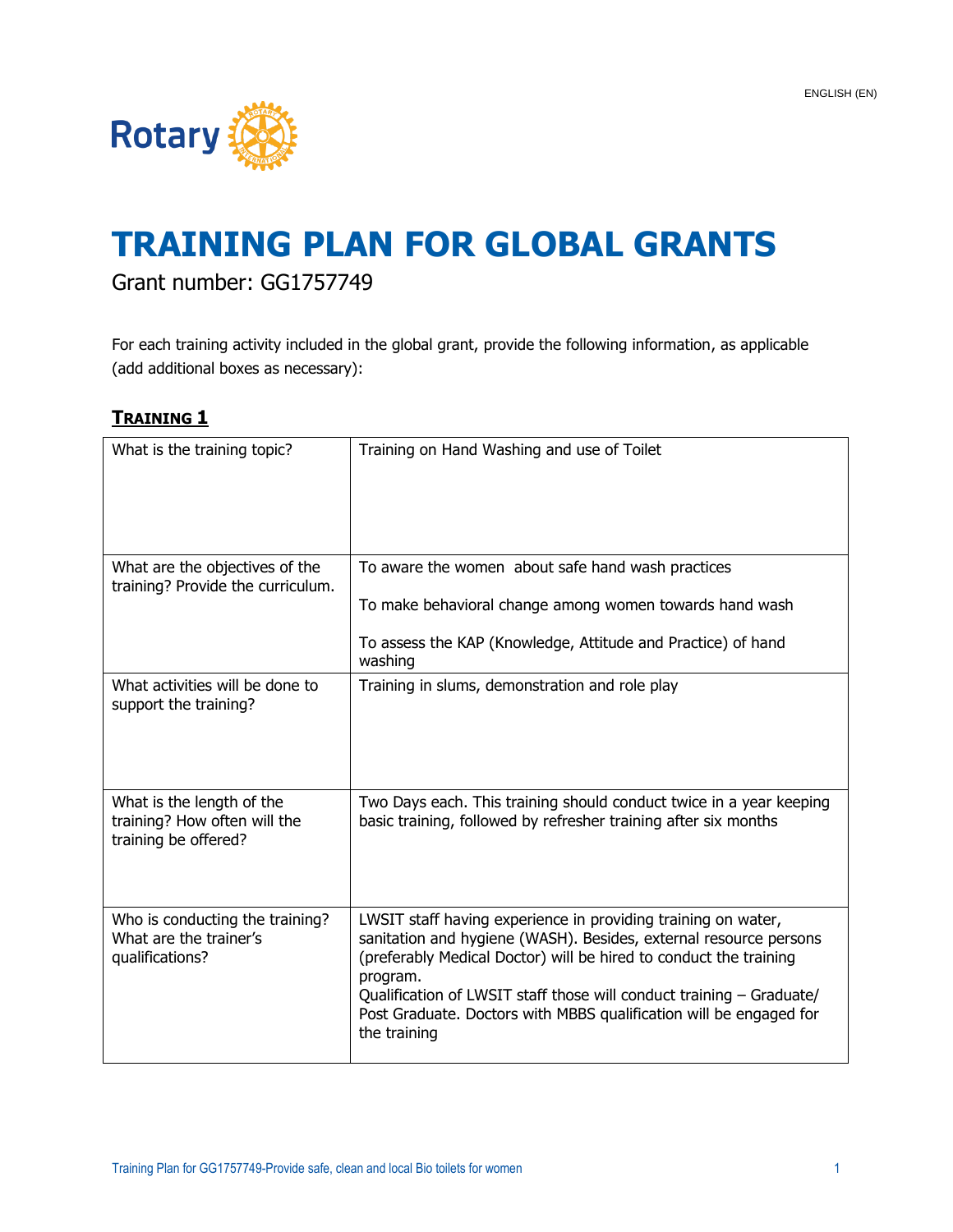| Who is receiving the training?<br>How many men? How many<br>women?                                                                                                                         | Women of concerned slums. In each batch at least 15 women will<br>attend the training.                                                                                                                                                                                                                                                                                                              |
|--------------------------------------------------------------------------------------------------------------------------------------------------------------------------------------------|-----------------------------------------------------------------------------------------------------------------------------------------------------------------------------------------------------------------------------------------------------------------------------------------------------------------------------------------------------------------------------------------------------|
| What are the expected outcomes<br>of the training?                                                                                                                                         | 1. All the women attending hand washing training would be<br>aware about the importance of hand washing and practice<br>the same on regular basis.<br>2. Behavioral practice at slums would be changed among<br>attended women<br>3. The incidence of diseases like gastrointestinal infections,<br>respiratory infections and influenza will be reduced                                            |
| How will participants<br>demonstrate their new skills and<br>knowledge?                                                                                                                    | The participants after attending this hand washing training program,<br>they will use the acquired knowledge and skill at home. This is<br>extremely important that, the women wash their hands regularly<br>particularly before and after taking food, after using toilets and after<br>playing any indoor or outdoor games where hands were<br>contaminated and exposure to external environment. |
| How will this training be<br>evaluated?                                                                                                                                                    | The trainings would be evaluated by LWSIT staff and teachers of the<br>concerned slum through several objective questionnaire and<br>interview system. Such questionnaire and interview schedule will be<br>prepared jointly by LWSIT staff and teachers.                                                                                                                                           |
| Will there be follow-up training,<br>communication, or observation<br>of participants?                                                                                                     | After six month there would be one month follow up training required<br>for better result.                                                                                                                                                                                                                                                                                                          |
| Is this new training as a result of<br>the grant or an ongoing training?<br>If the latter, will this training be<br>offered to new participants?<br>Please provide a brief<br>explanation. | This will be the new training which is a result of grant.<br>Yes, this trainingswill be offered to new participants particularly to<br>the women of concerned slum.                                                                                                                                                                                                                                 |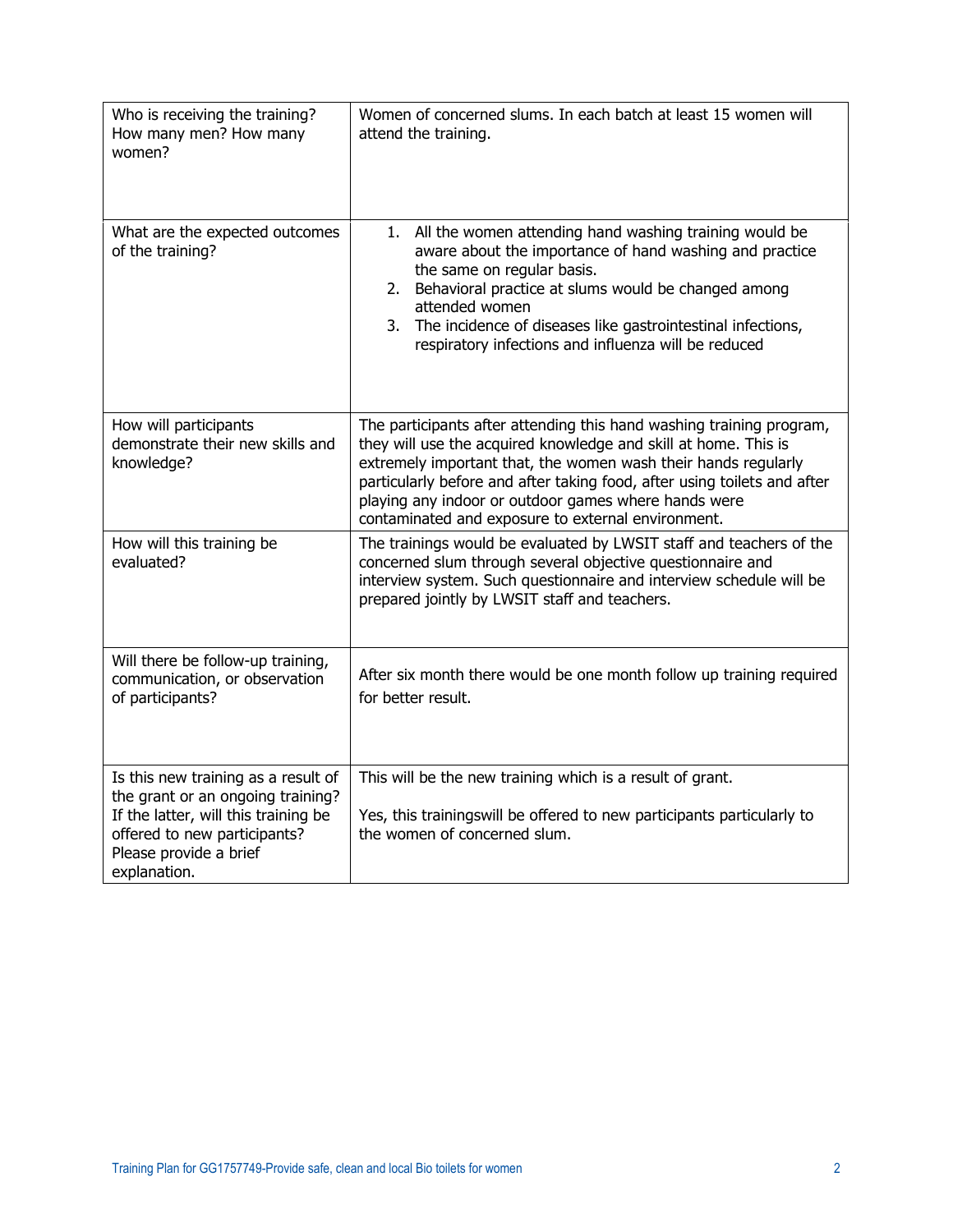### **TRAINING 2**

| What is the training topic?                                                          | Training on Swachha Bharat Abhiyan                                                                                                                                                                                                                                                                                                           |
|--------------------------------------------------------------------------------------|----------------------------------------------------------------------------------------------------------------------------------------------------------------------------------------------------------------------------------------------------------------------------------------------------------------------------------------------|
| What are the objectives of the<br>training? Provide the curriculum.                  | To aware the women about importance of Swachh Bharat Abhiyan<br>To make behavioral change among women towards Swachhta<br>(Cleanliness)<br>To maintain hygienic and sanitation practices both at home                                                                                                                                        |
| What activities will be done to<br>support the training?                             | In order to support the training the, need assessment will be<br>conducted among the women, IEC materials will be used, role play<br>will be used                                                                                                                                                                                            |
| What is the length of the training<br>and how often will the training<br>be offered? | 2 Days per training, refresher training need to be conducted after six<br>months                                                                                                                                                                                                                                                             |
| Who is conducting the training?<br>What are the trainer's<br>qualifications?         | LWSIT staff will conduct the training those are experienced and have<br>skill to conduct the training program. They are Graduate/ Post<br>Graduate in various discipline                                                                                                                                                                     |
| Who is receiving the training?<br>How many men? How many<br>women?                   | Women and if possible children.<br>As a standard training program, there will be 15 women will attend<br>the training, so the total participants will be 30. Separate training for<br>children will be organized.                                                                                                                            |
| What are the expected outcomes<br>of the training?                                   | 1. All the women would be aware about Swachhata and<br>practice the same<br>2. All the women would be using toilets either at their<br>household level or public toilet<br>3. Women would be spreading the message of importance of<br>Swachh Bharat and everybody be part of it<br>Incidence of water borne diseases would be reduced<br>4. |
| How will participants<br>demonstrate their new skills and<br>knowledge?              | Regular school cleaning programme and Slum cleaning program<br>would be happening involving women.<br>Women those acquiring new skill and knowledge on Swachh Bharat<br>will demonstrate the same at their home and public places in order to<br>spread awareness among others                                                               |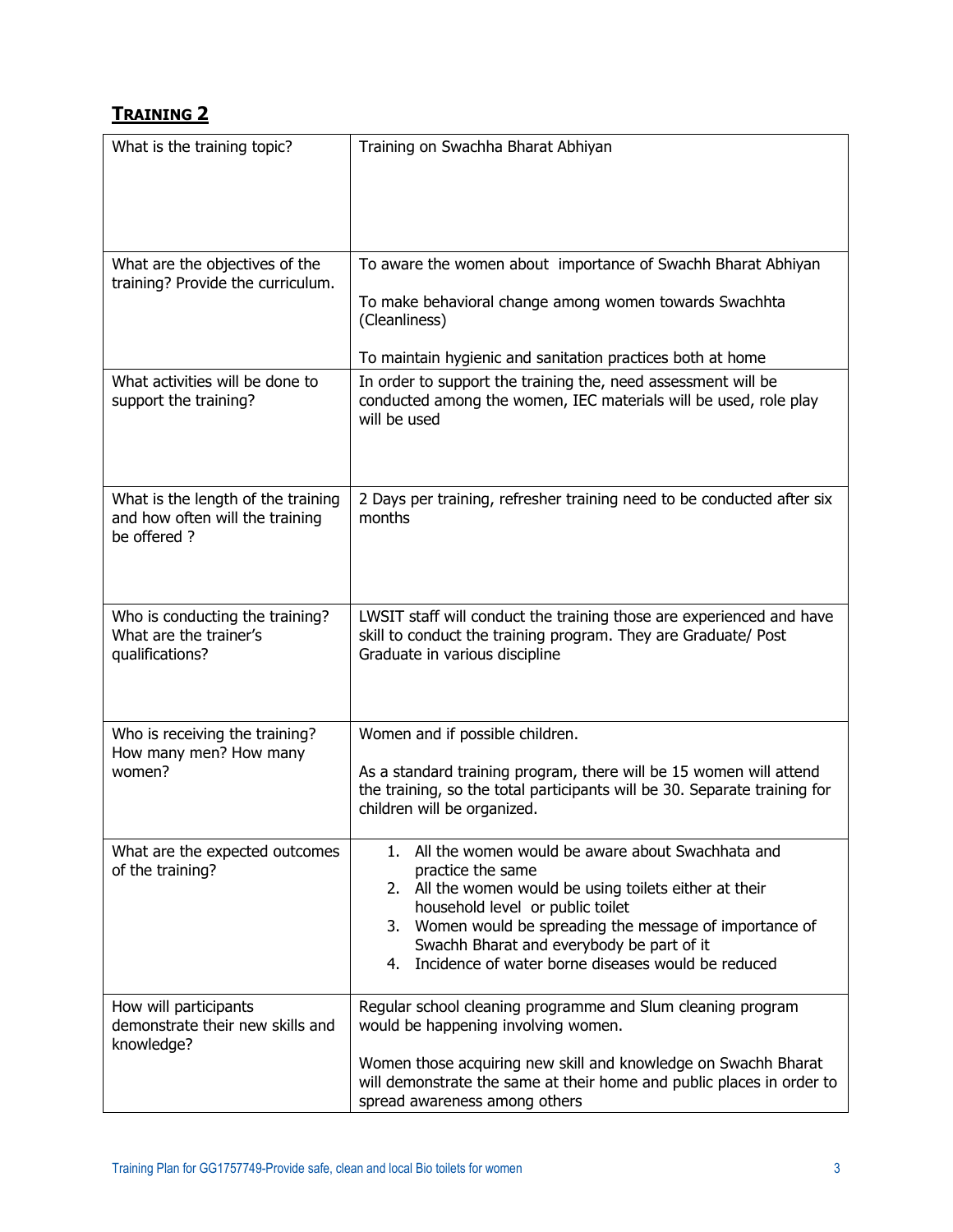| How will this training be<br>evaluated?                                                                                                                                                    | The trainings would be evaluated by women and LWSIT staff<br>members. This will be done through developing simple questionnaire,<br>peer interview and group discussion                                                                                            |
|--------------------------------------------------------------------------------------------------------------------------------------------------------------------------------------------|--------------------------------------------------------------------------------------------------------------------------------------------------------------------------------------------------------------------------------------------------------------------|
| Will there be follow-up training,<br>communication, or observation<br>of participants?                                                                                                     | Yes. After six month there would be one more follow up training is<br>required.                                                                                                                                                                                    |
| Is this new training as a result of<br>the grant or an ongoing training?<br>If the latter, will this training be<br>offered to new participants?<br>Please provide a brief<br>explanation. | Yes. This training is a result of grant supported by Rotary Club.<br>And this training will be offered to new participants those have never<br>received such training before. In this context, more the funding<br>support, more new participants will be covered. |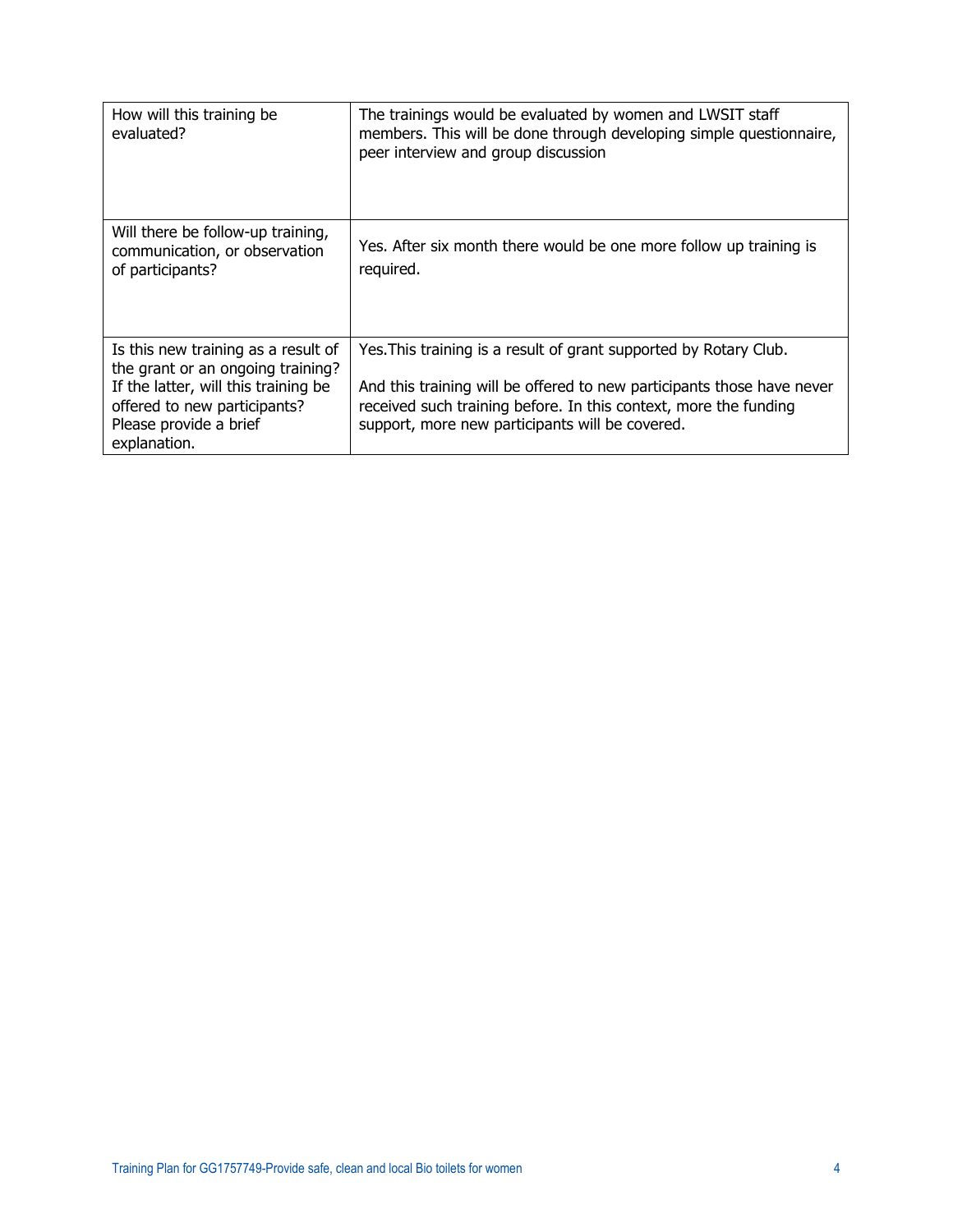#### **TRAINING 3**

| What is the training topic?                                                  | Training on Personal Hygiene and Care                                                                                                                                                                                                                                                                                    |
|------------------------------------------------------------------------------|--------------------------------------------------------------------------------------------------------------------------------------------------------------------------------------------------------------------------------------------------------------------------------------------------------------------------|
| What are the objectives of the<br>training? Provide the curriculum.          | To aware the women about importance of personal Hygiene and<br>care<br>To make behavioral change among women towards Personal Hygiene<br>and care<br>To maintain good health among women                                                                                                                                 |
| What activities will be done to<br>support the training?                     | Training with demonstration practices related to personal hygiene<br>such as; hair care, nail care, foot care, dental care, etc.<br>Role play will be done to support the training program in order to                                                                                                                   |
| What is the length of the                                                    | have direct effect on women which they can learn and remember<br>easily<br>2 days each for the training program. This training may be conducted                                                                                                                                                                          |
| training? How often will the<br>training be offered?                         | once in six months                                                                                                                                                                                                                                                                                                       |
| Who is conducting the training?<br>What are the trainer's<br>qualifications? | LWSIT staff having length of service with the organization and<br>gaining experiences from organizations too. Staff with health<br>background and knowledge on health, personal hygiene and WASH<br>will conduct the trainings. They are either Graduate/ Master Degree<br>in any discipline.                            |
| Who is receiving the training?<br>How many men? How many<br>women?           | Women of the slums. With batches covering 15 each                                                                                                                                                                                                                                                                        |
| What are the expected outcomes<br>of the training?                           | 1. Women would be aware about personal hygiene and care<br>and practice the same regularly<br>2. Women would be spreading the good health and personal<br>hygiene with peers back home                                                                                                                                   |
| How will participants<br>demonstrate their new skills and<br>knowledge?      | Woemn are taking proper self-care and care of the environment.<br>Each of the women those acquire the new knowledge and skills will<br>use in their daily life, which ensure to maintain good health for them.<br>Similarly, there will be triggering effect on others too to practice the<br>personal hygiene and care. |